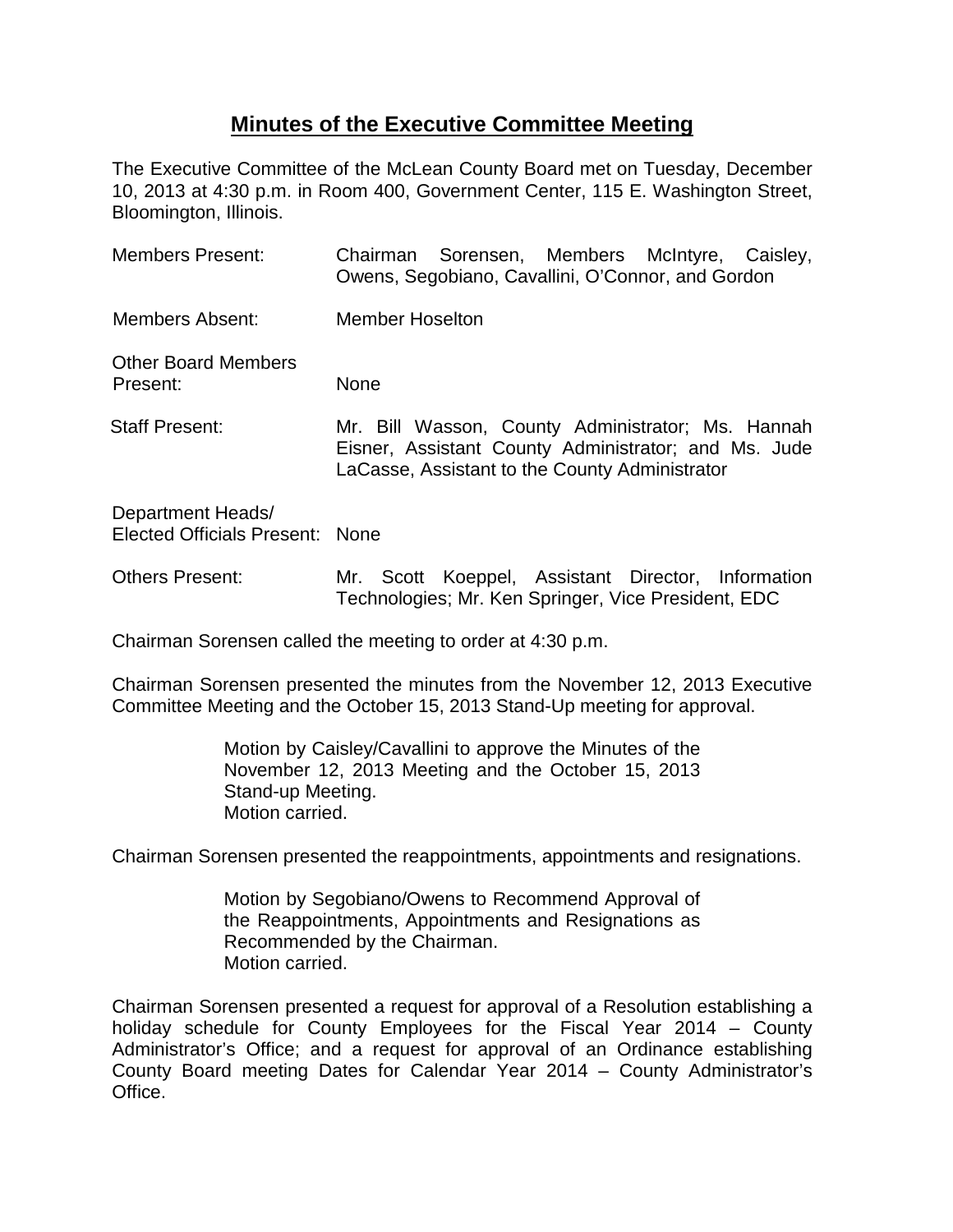Minutes of the Executive Committee December 10, 2013 Page Two

> Motion by Segobiano/McIntyre to Recommend Approval of an Ordinance Establishing a Holiday Schedule for County Employees for the Fiscal Year 2014 – County Administrator's Office; and to Recommend Approval of an Ordinance Establishing County Board Meeting Dates for Calendar Year 2014 – County Administrator's Office. Motion carried.

Chairman Sorensen presented a request for approval of a renewal of support agreement with Interact Public Safety – Information Technologies. He noted that Mr. Scott Koeppel, Assistant Director, Information Technologies, is available to answer any questions.

> Motion by Owens/Segobiano to Recommend Approval of a Renewal of Support Agreement with Interact Public Safety – Information Technologies.

Mr. Caisley expressed concern about the EJS Integrated Justice program. He suggested that this program be evaluated and steps be taken to enhance this program or procure a different program that will work for all of the Justice Departments. Mr. Caisley noted that the program has not met expectations for child support and it does not accommodate E-filing, which is becoming a way of the future in the Court system.

Chairman Sorensen advised that the Administrator's Office and Information Technologies are aware of the issues and are investigating potential solutions.

Mr. Wasson stated that efforts have been made to work with Interact over the last two years since they took over the contract. He indicated that a meeting was held with Interact several months ago to review the progress of development of the Child Support Module. Mr. Wasson stated that this vendor would not be one that would be considered in the future. He anticipates that Interact will continue to work on the Child Support Module. Mr. Wasson added that there have been several meetings with Justice Departments to talk about strategies, specifically about E-filing and the abilities to move forward under the current Integrated Justice System. He added that, long-term, it will be necessary to look for a new integrated justice system.

Chairman Sorensen called for a vote on the motion to approve the renewal of the Support Agreement with interact Public Safety.

Motion carried.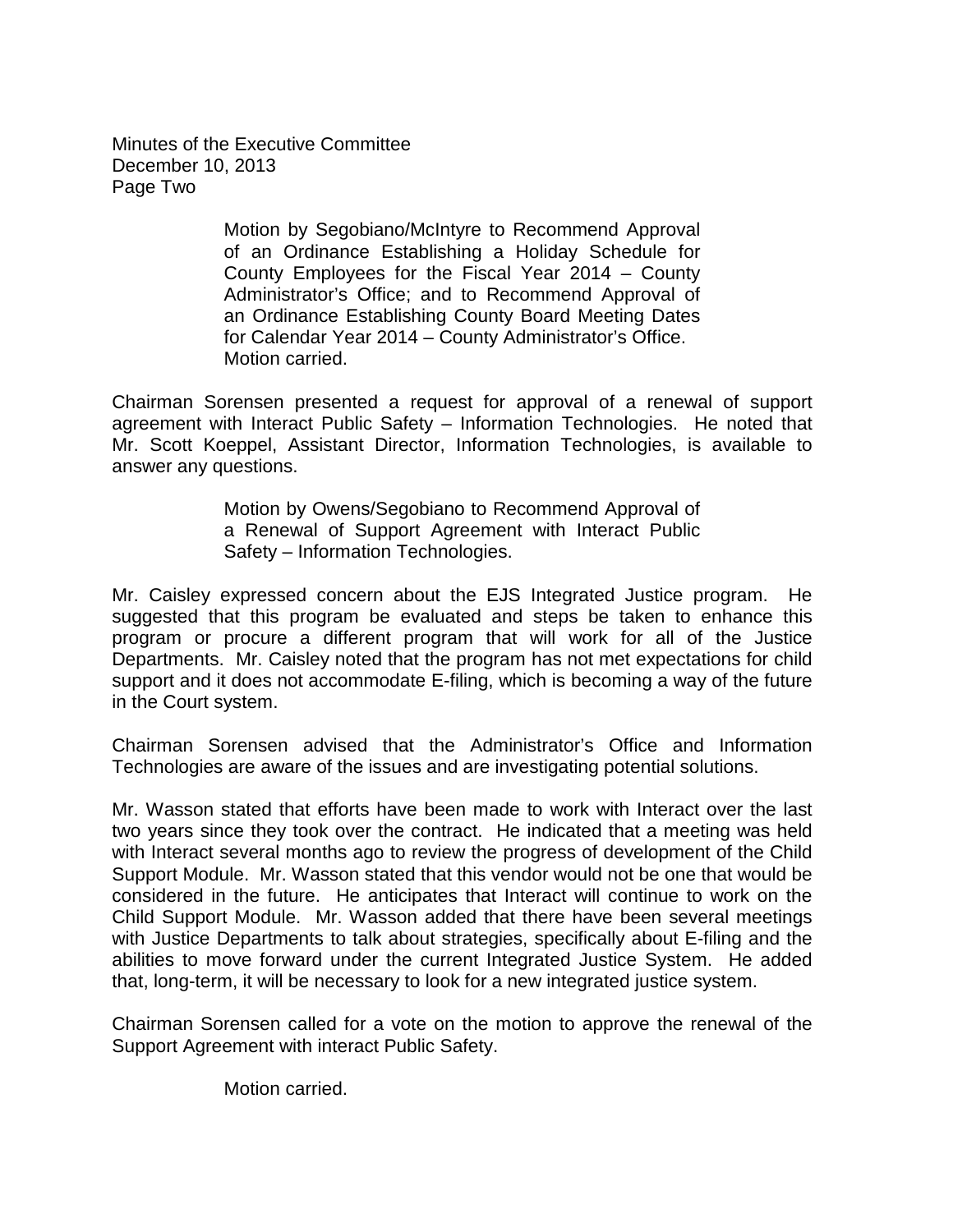Minutes of the Executive Committee December 10, 2013 Page Three

Chairman Sorensen noted that the Information Technologies December 2013 Report is available in the Packet.

Mr. George Gordon, Chairman, Land Use and Development Committee, advised that the Land Use and Development Committee brings no items for action to the Executive Committee.

Chairman Sorensen asked if there were any questions or comments. Hearing none, he thanked Mr. Gordon.

Mr. Don Cavallini, Vice Chairman, Transportation Committee advised that the Transportation Committee brings no items for action to the Executive Committee. He reviewed the items to be presented to the Board.

Chairman Sorensen asked if there were any questions or comments. Hearing none, he thanked Mr. Cavallini.

Mr. Paul Segobiano, Chairman, Property Committee, presented a request for approval of a grant from the Illinois Department of Commerce & Economic Opportunity for 2013 emergency recessed lighting retrofit at the Nursing Home.

> Motion by Segobiano/O'Connor to Recommend Approval of a Grant from the Illinois Department of Commerce & Economic Opportunity for 2013 Emergency Recessed Lighting Retrofit at the Nursing Home. Motion carried.

Mr. Segobiano advised that the next three items are housekeeping matters related to the PBC operational leases for the Government Center (City/County Office Building), the Law and Justice Center and the Courthouse Building that can be acted upon together. The first is a request for approval of Attachment Number Twelve to Amendment to Lease and Operation and Maintenance Agreement for the City/County Office Building; the second is a request for approval of Attachment Number 23 to the Amendment to Lease and Operation and Maintenance Agreement for the Law and Justice Center – County Administration and the third is a request for approval of Attachment Number 11 to the Amendment to Lease and Operation and Maintenance Agreement for the Courthouse Building – County Administration.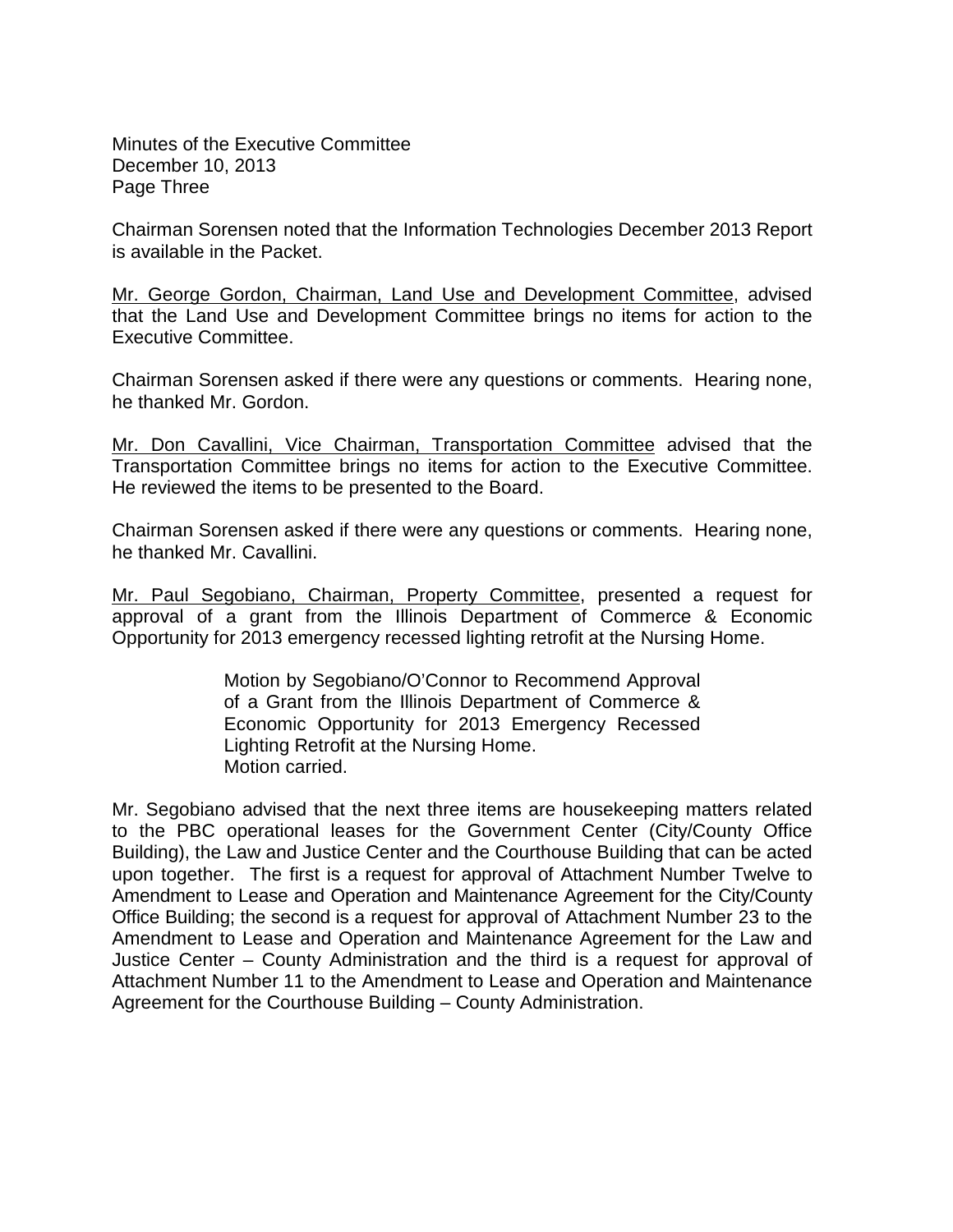Minutes of the Executive Committee December 10, 2013 Page Four

> Motion by Segobiano/Cavallini to recommend approval of Attachment Number Twelve to the Amendment to Lease and Operation and Maintenance Agreement for the City/County Office Building; and to recommend approval of Attachment Number 23 to Amendment to Lease and Operation and Maintenance Agreement for the Law and Justice Center – County Administration; and to recommend approval of Attachment Number 11 to Amendment to Lease and Operation and Maintenance Agreement for the Courthouse Building – County Administration. Motion carried.

Chairman Sorensen asked if there were any questions or comments. Hearing none, he thanked Mr. Segobiano.

Mr. William Caisley, Chairman, Justice Committee, presented a request for approval of the Transfer of Fiscal Agent for Eleventh Judicial Circuit Family Coordinating Council – Circuit Court. He explained that the Family Violence Coordinating Council grant has been administered in the past by the Regional Office of Education. This transfer will move the responsibility to the Circuit Court.

> Motion by Caisley/Cavallini to Recommend Approval of a Request for Approval of the Transfer of Fiscal Agent for Eleventh Judicial Circuit Family Coordinating Council – Circuit Court. Motion carried.

Mr. Caisley presented a request for approval of a Resolution approving McLean County's continued participation with the State of Illinois Appellate Prosecutor's Office – State's Attorney's Office. He stated that the Appellate Prosecutor's Office provide the County with tremendous service for a very reasonable price.

> Motion by Caisley/Segobiano to Recommend Approval of a Resolution Approving McLean County's continued Participation with the State of Illinois Appellate Prosecutor's Office – State's Attorney's Office. Motion carried.

Mr. Caisley presented a request for approval of a Fiduciary Agency Agreement between the County of McLean and the Illinois State Police – Sheriff's Department.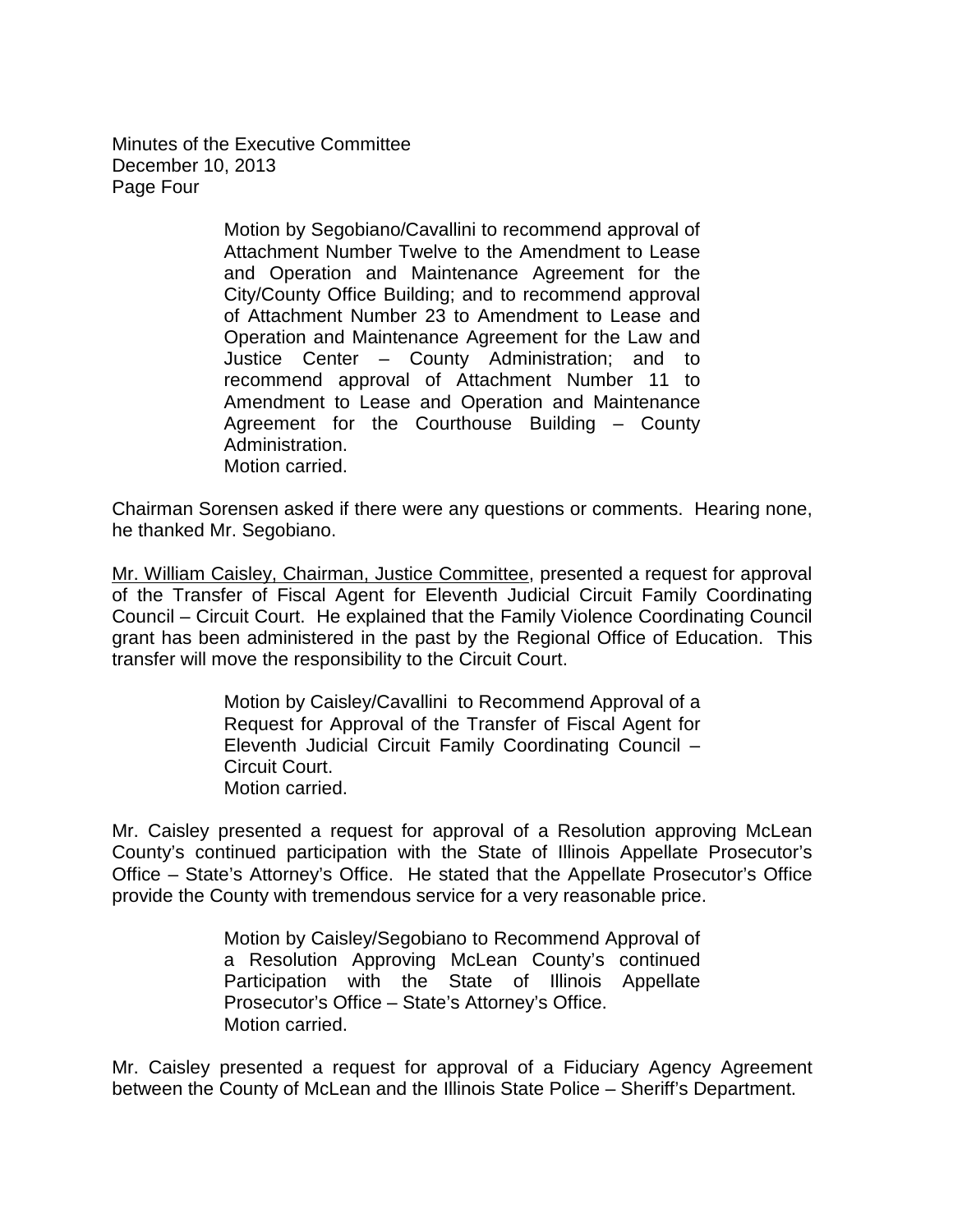Minutes of the Executive Committee December 10, 2013 Page Five

> Motion by Caisley/McIntyre to Recommend Approval of a Fiduciary Agency Agreement between the County of McLean and the Illinois State Police – Sheriff's Department. Motion carried.

Chairman Sorensen asked if there were any questions or comments. Hearing none, he thanked Mr. Caisley.

Mr. Ben Owens, Chairman, Finance Committee**,** presented a request for approval of Critical Personnel Hiring Requests – County Administrator's Office.

> Motion by Owens/Gordon to Recommend Approval of Critical Personnel Hiring Requests – County Administrator's Office. Motion carried.

Mr. Owens presented a request for approval of a Memorandum of Understanding (MOU) between the City of Bloomington, the Town of Normal, the County of McLean, Bloomington School District 87 and Community Unit District No. 5 McLean and Woodford Counties, and the Bloomington-Normal Economic Development Council (EDC) – Administrator's Office. He noted that Mr. Springer, Vice President, EDC, is available to answer any questions.

Mr. Cavallini asked when EDC intends to approach the smaller towns to join this MOU. Mr. Wasson replied that once this Agreement is in place with the major Bloomington-Normal taxing Districts, EDC will begin the process of expanding the Agreement to include other taxing entities within the County.

> Motion by Owens/O'Connor to recommend approval of a Memorandum of Understanding (MOU) between the City of Bloomington, the Town of Normal, the County of McLean, Bloomington School District 87 and Community Unit District No. 5 McLean and Woodford Counties, and the Bloomington-Normal Area Economic Development Council (EDC) – Administrator's Office. Motion carried.

Mr. Owens presented a request for approval of an Ordinance of the McLean County Board providing for an increase in the GIS fee for filing every instrument, paper, or notice for record pursuant to 55 ILCS 5/3-5018 – Administrator's Office.